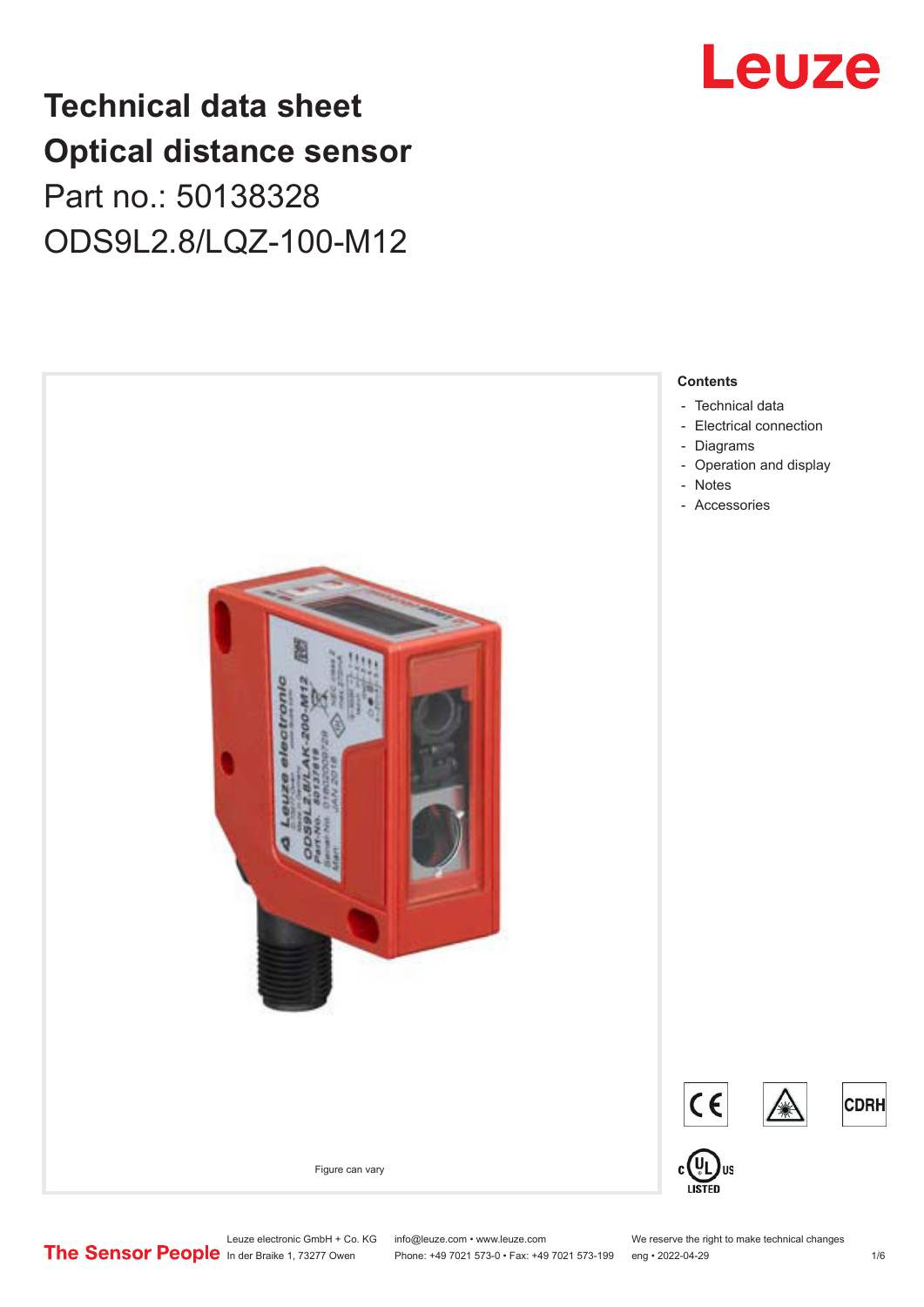## <span id="page-1-0"></span>**Technical data**

#### **Basic data**

| Series                               | 9                      |  |  |  |
|--------------------------------------|------------------------|--|--|--|
| Type of scanning system              | Against object         |  |  |  |
| <b>Characteristic parameters</b>     |                        |  |  |  |
| <b>MTTF</b>                          | 36 years               |  |  |  |
| <b>Optical data</b>                  |                        |  |  |  |
| Beam path                            | <b>Divergent</b>       |  |  |  |
| <b>Light source</b>                  | Laser, Red             |  |  |  |
| Wavelength                           | 655 nm                 |  |  |  |
| Laser class                          | 2, IEC/EN 60825-1:2014 |  |  |  |
| <b>Transmitted-signal shape</b>      | Pulsed                 |  |  |  |
| Light spot size [at sensor distance] | 1 mm [100 mm]          |  |  |  |
| Type of light spot geometry          | Round                  |  |  |  |

#### **Measurement data**

| <b>Measurement range</b>                    | $50100$ mm           |
|---------------------------------------------|----------------------|
| <b>Resolution</b>                           | $0.01$ mm            |
| Accuracy                                    | $0.5 \%$             |
| Reference value, accuracy                   | Measurement distance |
| Reproducibility (1 sigma)                   | $0.05$ mm            |
| Temperature drift, relative                 | $0.02$ %/K           |
| Referencing                                 | No.                  |
| Optical distance measurement prin-<br>ciple | Triangulation        |

#### **Electrical data**

| <b>Protective circuit</b> |                                                | Polarity reversal protection      |
|---------------------------|------------------------------------------------|-----------------------------------|
|                           |                                                | Short circuit protected           |
|                           |                                                | <b>Transient protection</b>       |
|                           | Performance data                               |                                   |
|                           | Supply voltage U <sub>B</sub>                  | 10  30 V, DC                      |
|                           | <b>Residual ripple</b>                         | $0 15 \%$ , From $U_{\rm B}$      |
|                           | <b>Open-circuit current</b>                    | 0  180 mA                         |
|                           | <b>Outputs</b>                                 |                                   |
|                           | Number of digital switching outputs 1 Piece(s) |                                   |
|                           | <b>Switching outputs</b>                       |                                   |
|                           | <b>Voltage type</b>                            | DC.                               |
|                           | <b>Switching voltage</b>                       | high: $\geq$ (U <sub>p</sub> -2V) |
|                           | <b>Switching output 1</b>                      |                                   |
|                           | Assignment                                     | Connection 1, pin 4               |
|                           |                                                |                                   |

| Assignment          | Connection 1, pin 4                           |
|---------------------|-----------------------------------------------|
| Switching element   | Transistor, Push-pull                         |
| Switching principle | Light switching (PNP)/dark switching<br>(NPN) |
|                     |                                               |

#### **Timing**

| Response time   | 1 ms   |
|-----------------|--------|
| Readiness delay | 300 ms |

#### **Interface**

**Type** RS 485

**Leuze** 

| <b>RS 485</b>                                                                                                                                         |                              |  |  |
|-------------------------------------------------------------------------------------------------------------------------------------------------------|------------------------------|--|--|
| <b>Function</b>                                                                                                                                       | Process                      |  |  |
| <b>Transmission speed</b>                                                                                                                             | 2,400  230,400 Bd            |  |  |
| Data format                                                                                                                                           | Adjustable                   |  |  |
| <b>Start bit</b>                                                                                                                                      | $\mathbf{1}$                 |  |  |
| Data bit                                                                                                                                              | 8                            |  |  |
| Stop bit                                                                                                                                              | 1                            |  |  |
| <b>Parity</b>                                                                                                                                         | None                         |  |  |
| <b>Transmission protocol</b>                                                                                                                          | Adjustable                   |  |  |
| Data encoding                                                                                                                                         | 14 bit HEX                   |  |  |
|                                                                                                                                                       | 16 bit HEX                   |  |  |
|                                                                                                                                                       | 24 bit HEX<br><b>ASCII</b>   |  |  |
|                                                                                                                                                       | Decimal measurement value    |  |  |
|                                                                                                                                                       | Remote Control (ASCII)       |  |  |
|                                                                                                                                                       |                              |  |  |
| Connection                                                                                                                                            |                              |  |  |
| <b>Number of connections</b>                                                                                                                          | 1 Piece(s)                   |  |  |
| <b>Connection 1</b>                                                                                                                                   |                              |  |  |
| <b>Function</b>                                                                                                                                       | Signal OUT                   |  |  |
|                                                                                                                                                       | Voltage supply               |  |  |
| <b>Type of connection</b>                                                                                                                             | Connector, Turning, 90°      |  |  |
| <b>Thread size</b>                                                                                                                                    | M <sub>12</sub>              |  |  |
| <b>Type</b>                                                                                                                                           | Male                         |  |  |
| <b>Material</b>                                                                                                                                       | <b>Plastic</b>               |  |  |
| No. of pins                                                                                                                                           | 5-pin                        |  |  |
| Encoding                                                                                                                                              | A-coded                      |  |  |
| Mechanical data                                                                                                                                       |                              |  |  |
|                                                                                                                                                       |                              |  |  |
|                                                                                                                                                       | Cubic                        |  |  |
| Design                                                                                                                                                | 21 mm x 50 mm x 50 mm        |  |  |
| Dimension (W x H x L)<br><b>Housing material</b>                                                                                                      | Plastic                      |  |  |
|                                                                                                                                                       | PC                           |  |  |
| <b>Plastic housing</b><br>Lens cover material                                                                                                         | Glass                        |  |  |
| Net weight                                                                                                                                            | 50 g                         |  |  |
| <b>Housing color</b>                                                                                                                                  | Red                          |  |  |
|                                                                                                                                                       | Through-hole mounting        |  |  |
|                                                                                                                                                       | Via optional mounting device |  |  |
|                                                                                                                                                       |                              |  |  |
|                                                                                                                                                       | OLED display                 |  |  |
|                                                                                                                                                       | 2 Piece(s)                   |  |  |
|                                                                                                                                                       | Software                     |  |  |
| Type of fastening<br><b>Operation and display</b><br>Type of display<br><b>Number of LEDs</b><br>Type of configuration<br><b>Operational controls</b> | Control buttons              |  |  |
|                                                                                                                                                       | <b>LC Display</b>            |  |  |
|                                                                                                                                                       | PC software                  |  |  |
| <b>Environmental data</b>                                                                                                                             |                              |  |  |
| Ambient temperature, operation                                                                                                                        | $-20$ 50 °C                  |  |  |
| Ambient temperature, storage                                                                                                                          | $-30$ 70 °C                  |  |  |
|                                                                                                                                                       |                              |  |  |
|                                                                                                                                                       |                              |  |  |
|                                                                                                                                                       | IP 67                        |  |  |
|                                                                                                                                                       | Ш                            |  |  |
|                                                                                                                                                       | c UL US                      |  |  |
| <b>Certifications</b><br>Degree of protection<br><b>Protection class</b><br><b>Certifications</b><br><b>Standards applied</b>                         | IEC 60947-5-2                |  |  |

Î.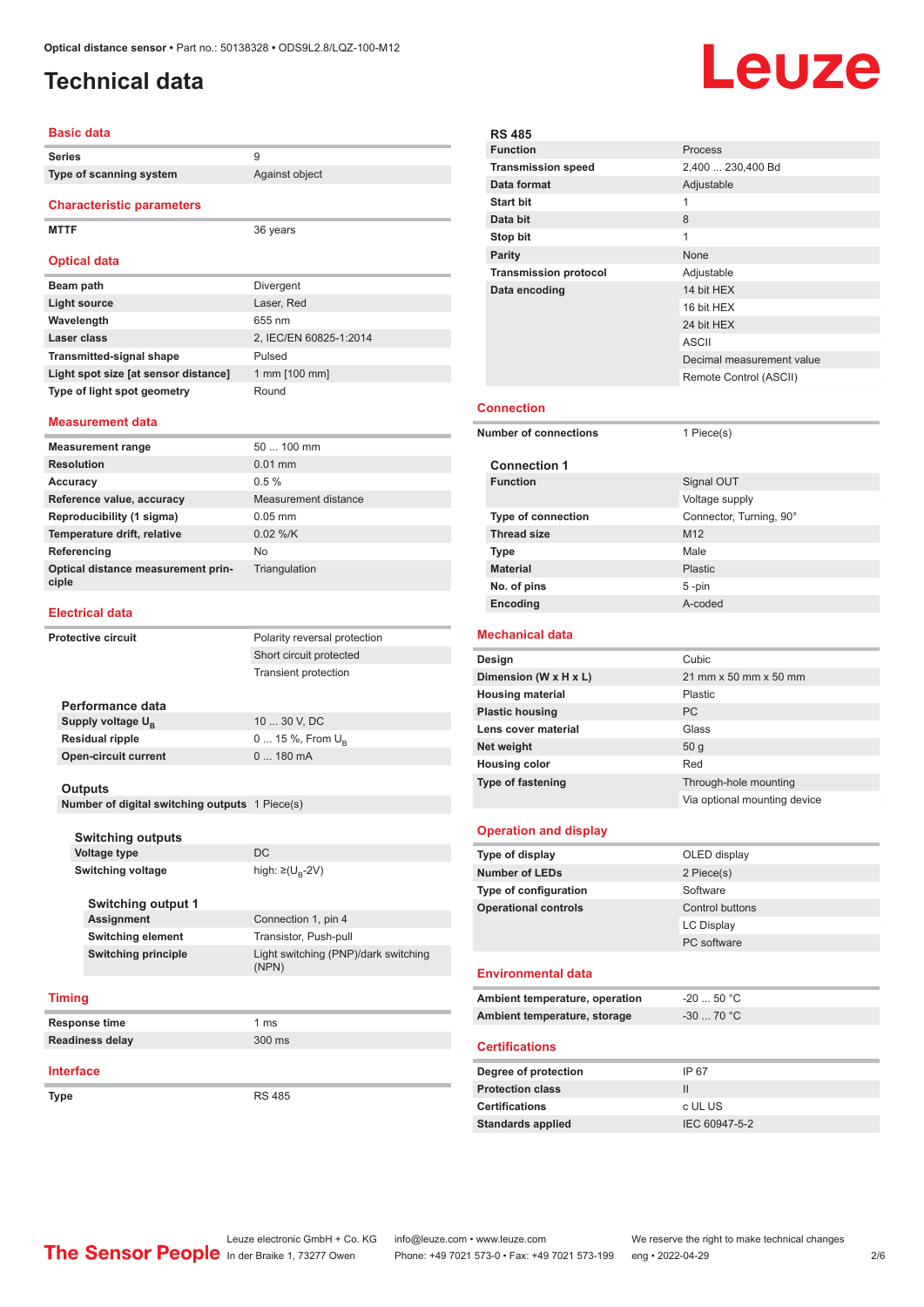## <span id="page-2-0"></span>**Technical data**

## Leuze

| <b>Customs tariff number</b> | 90318020 |
|------------------------------|----------|
| <b>ECLASS 5.1.4</b>          | 27270801 |
| ECLASS 8.0                   | 27270801 |
| <b>ECLASS 9.0</b>            | 27270801 |
| ECLASS 10.0                  | 27270801 |
| <b>ECLASS 11.0</b>           | 27270801 |
| ECLASS 12.0                  | 27270916 |
| <b>ETIM 5.0</b>              | EC001825 |
| <b>ETIM 6.0</b>              | EC001825 |
| <b>ETIM 7.0</b>              | EC001825 |

## **Electrical connection**

#### **Connection 1**

| <b>Function</b>    | Signal OUT     |
|--------------------|----------------|
|                    | Voltage supply |
| Type of connection | Connector      |
| <b>Thread size</b> | M12            |
| <b>Type</b>        | Male           |
| <b>Material</b>    | Plastic        |
| No. of pins        | $5$ -pin       |
| Encoding           | A-coded        |
|                    |                |

#### **Pin Pin assignment 1** 18 ... 30 V DC + **2** RS 485 D-**3** GND **4** OUT 1 **5** RS 485 D+

### **Diagrams**

#### Accuracy of measurement



- x Measurement distance
- y Max. measurement error
- a 0.5% of measurement value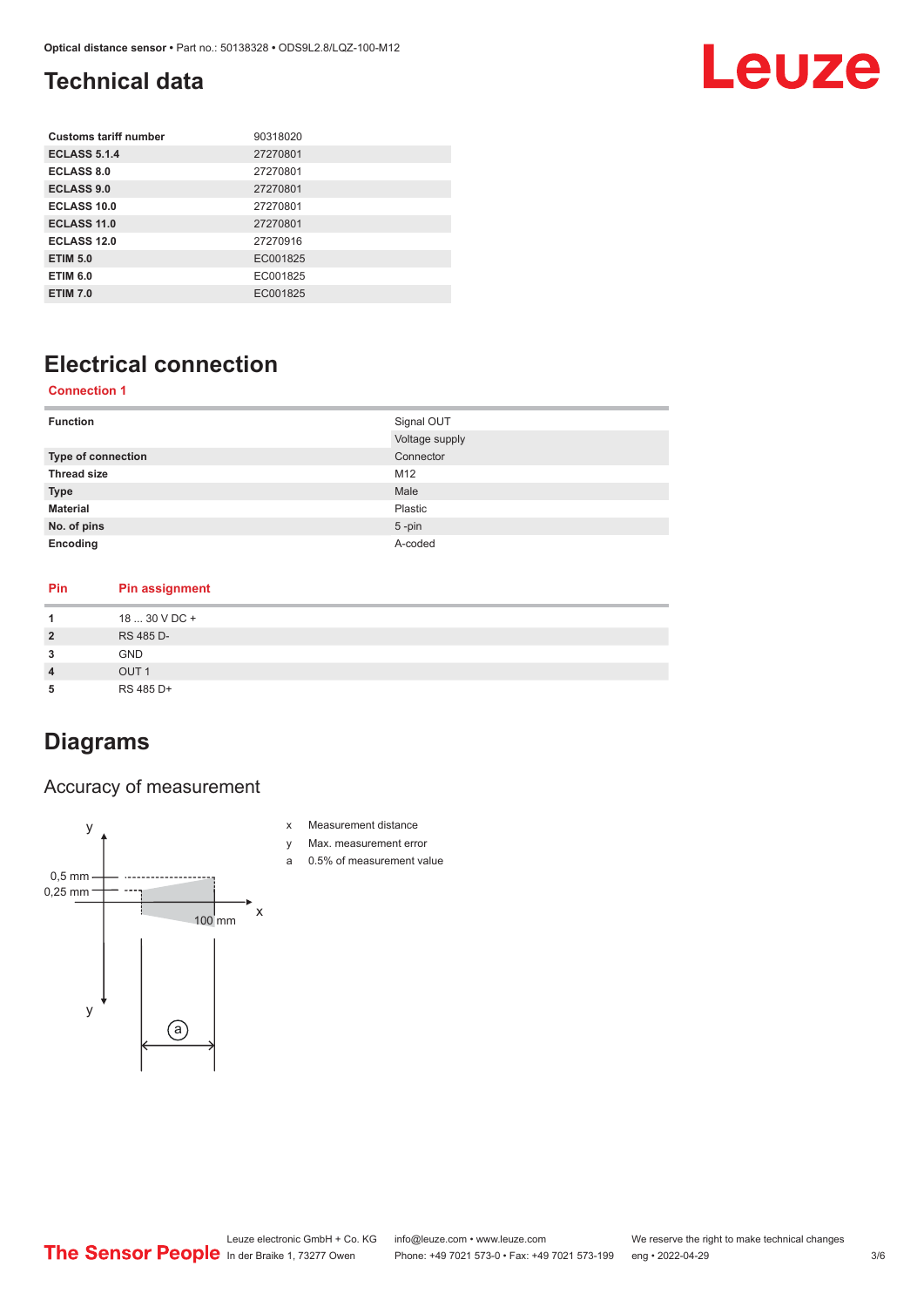## <span id="page-3-0"></span>**Operation and display**

## Leuze

| LED            | <b>Display</b>           | <b>Meaning</b>                     |
|----------------|--------------------------|------------------------------------|
|                | Green, continuous light  | Operational readiness              |
|                | Green, flashing          | Fault                              |
|                | Off                      | No supply voltage                  |
| $\overline{2}$ | Yellow, continuous light | Object in the measurement range    |
|                | Off                      | No object in the measurement range |

### **Notes**

| Observe intended use!                                                                                                                                                                                                         |
|-------------------------------------------------------------------------------------------------------------------------------------------------------------------------------------------------------------------------------|
| $\%$ This product is not a safety sensor and is not intended as personnel protection.<br>$\%$ The product may only be put into operation by competent persons.<br>♦ Only use the product in accordance with its intended use. |

| <b>ATTENTION! LASER RADIATION - CLASS 2 LASER PRODUCT</b>                                                                                                                                                                                                                                  |
|--------------------------------------------------------------------------------------------------------------------------------------------------------------------------------------------------------------------------------------------------------------------------------------------|
| Do not stare into beam!<br>The device satisfies the requirements of IEC 60825-1:2007 (EN 60825-1:2007) safety requiations for a product of <b>laser class 2</b> as well as the<br>U.S. 21 CFR 1040.10 regulations with deviations corresponding to Laser Notice No. 50 from June 24, 2007. |
| Never look directly into the laser beam or in the direction of reflected laser beams! If you look into the beam path over a longer time period, there is a risk<br>of injury to the retina.                                                                                                |
| $\%$ Do not point the laser beam of the device at persons!                                                                                                                                                                                                                                 |
| $\%$ Interrupt the laser beam using a non-transparent, non-reflective object if the laser beam is accidentally directed towards a person.                                                                                                                                                  |
| $\%$ When mounting and aligning the device, avoid reflections of the laser beam off reflective surfaces!                                                                                                                                                                                   |
| $\&$ CAUTION! Use of controls or adjustments or performance of procedures other than specified herein may result in hazardous light exposure.                                                                                                                                              |
| $\&$ Observe the applicable statutory and local laser protection regulations.                                                                                                                                                                                                              |
| $\&$ The device must not be tampered with and must not be changed in any way.<br>There are no user-serviceable parts inside the device.<br>Repairs must only be performed by Leuze electronic GmbH + Co. KG.                                                                               |

#### **NOTE**

**Affix laser information and warning signs!**

Laser information and warning signs are affixed to the device. In addition, self-adhesive laser information and warning signs (stick-on labels) are supplied in several languages.

- ª Affix the laser information sheet to the device in the language appropriate for the place of use. When using the device in the US, use the stick-on label with the "Complies with 21 CFR 1040.10" note.
- ª Affix the laser information and warning signs near the device if no signs are attached to the device (e.g. because the device is too small) or if the attached laser information and warning signs are concealed due to the installation position.
- ª Affix the laser information and warning signs so that they are legible without exposing the reader to the laser radiation of the device or other optical radiation.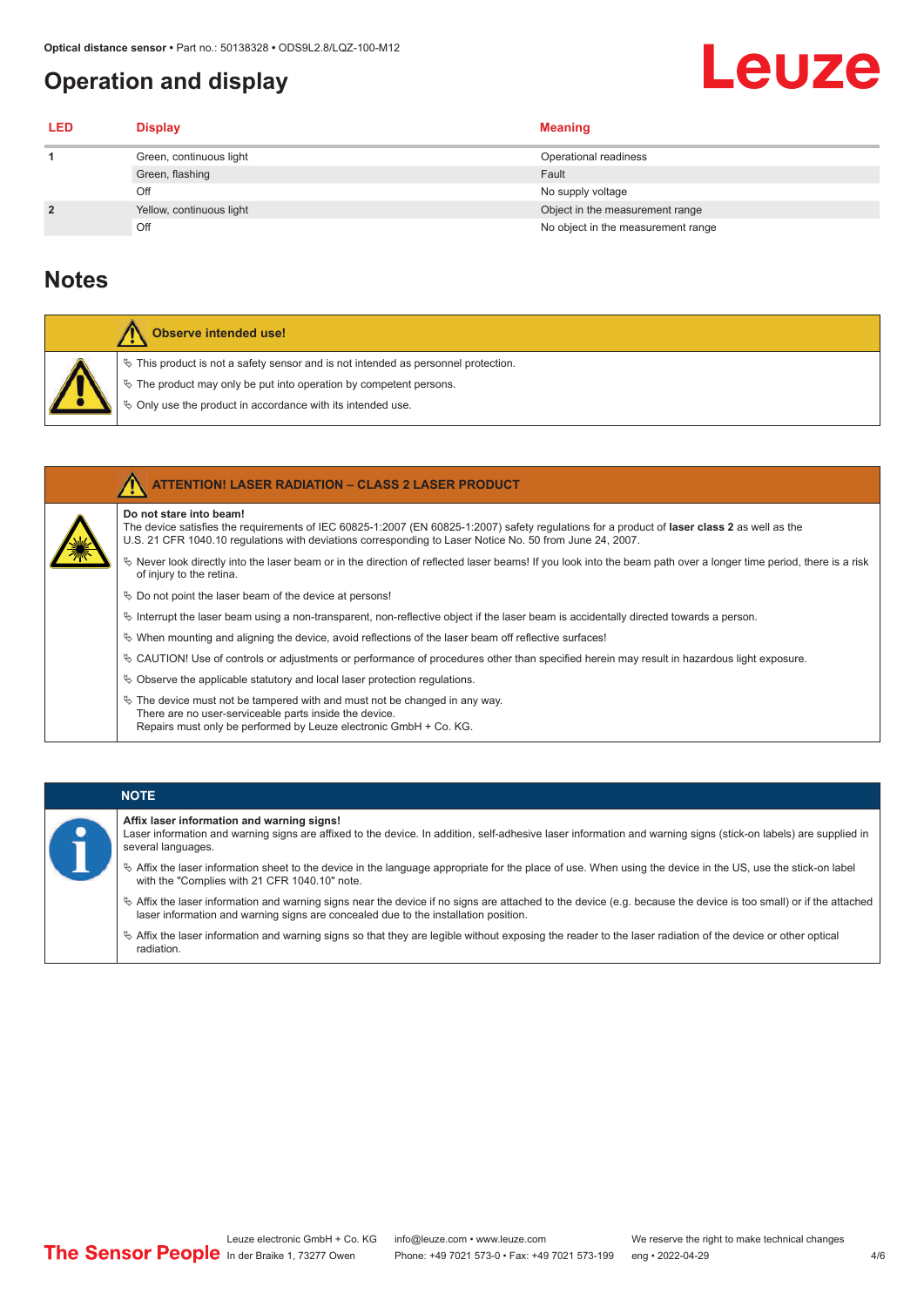### **Accessories**

# Leuze

## Connection technology - Connection cables

|   | Part no. | <b>Designation</b>                 | <b>Article</b>        | <b>Description</b>                                                                                                                                                                                                                                         |
|---|----------|------------------------------------|-----------------------|------------------------------------------------------------------------------------------------------------------------------------------------------------------------------------------------------------------------------------------------------------|
| W | 50132077 | KD U-M12-5A-V1-<br>020             | Connection cable      | Connection 1: Connector, M12, Axial, Female, A-coded, 5-pin<br>Connector, LED: No<br>Connection 2: Open end<br>Shielded: No<br>Cable length: 2.000 mm<br>Sheathing material: PVC                                                                           |
| W | 50132079 | KD U-M12-5A-V1-<br>050             | Connection cable      | Connection 1: Connector, M12, Axial, Female, A-coded, 5-pin<br>Connector, LED: No<br>Connection 2: Open end<br>Shielded: No<br>Cable length: 5.000 mm<br>Sheathing material: PVC                                                                           |
| W | 50133842 | KD U-M12-5W-V1-<br>020             | Connection cable      | Connection 1: Connector, M12, Angled, Female, A-coded, 5-pin<br>Connector, LED: No<br>Connection 2: Open end<br>Shielded: No<br>Cable length: 2.000 mm<br>Sheathing material: PVC                                                                          |
| w | 50133802 | KD U-M12-5W-V1-<br>050             | Connection cable      | Connection 1: Connector, M12, Angled, Female, A-coded, 5-pin<br>Connector, LED: No<br>Connection 2: Open end<br>Shielded: No<br>Cable length: 5.000 mm<br>Sheathing material: PVC                                                                          |
|   | 50140174 | KDS U-M12-5A-M12-<br>5A-P1-003-25X | Interconnection cable | Connection 1: Connector, M12, Axial, Female, A-coded, 5-pin<br>Connection 2: Connector, M12, Axial, Male, A-coded, 5-pin<br>Shielded: No<br>Cable, crossed: Connection 1, pin 2 <-> connection 2, pin 5<br>Cable length: 300 mm<br>Sheathing material: PUR |

## Mounting technology - Mounting brackets

| Part no. | <b>Designation</b> | <b>Article</b>  | <b>Description</b>                                                                                                                                                                       |
|----------|--------------------|-----------------|------------------------------------------------------------------------------------------------------------------------------------------------------------------------------------------|
| 50036195 | BT 8               | Mounting device | Design of mounting device: Angle, L-shape<br>Fastening, at system: Through-hole mounting<br>Mounting bracket, at device: Screw type<br>Type of mounting device: Rigid<br>Material: Metal |